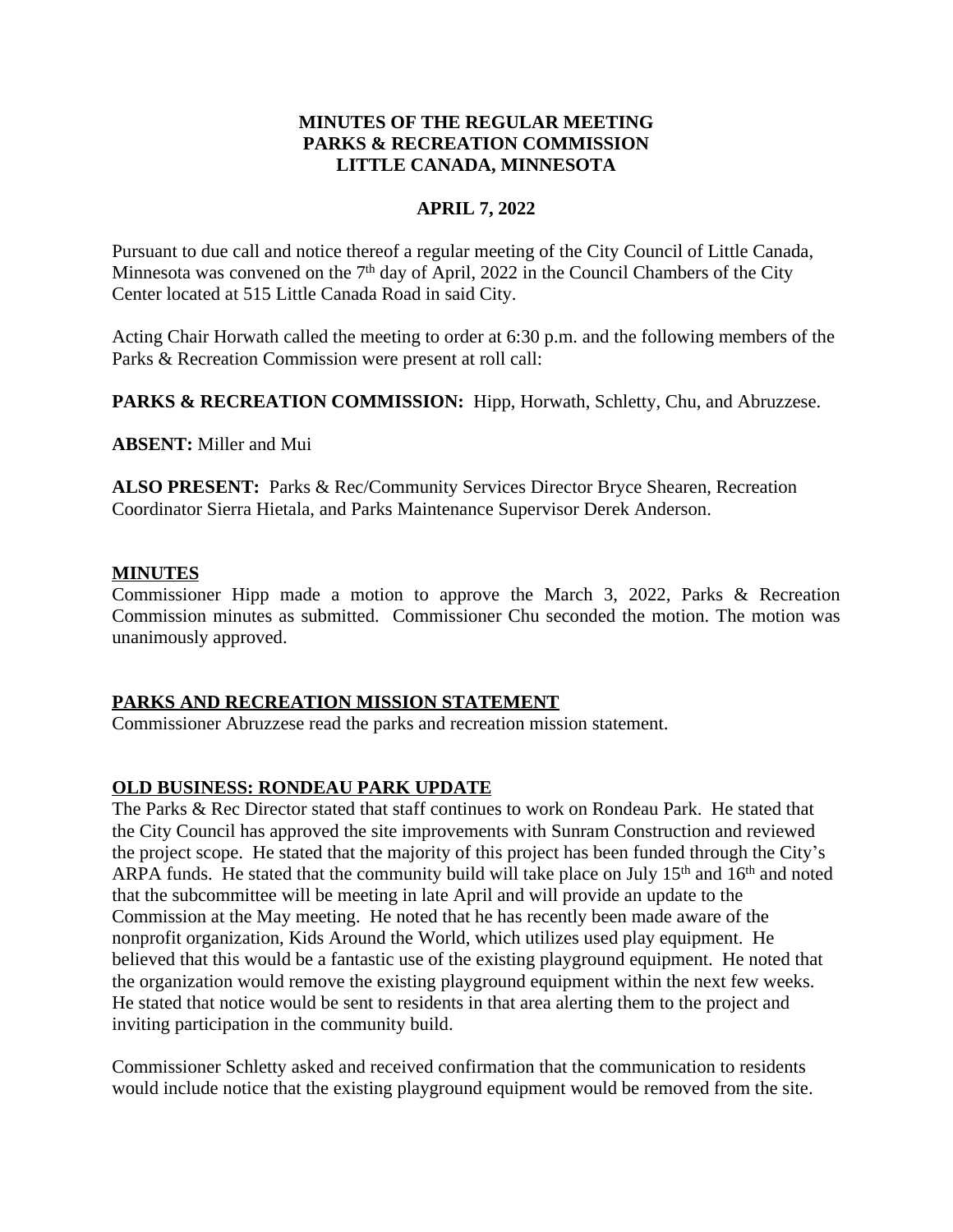Acting Chair Horwath asked for the anticipated opening dates.

The Parks & Rec Director replied that the contractor would begin in early May and would be completed with most items in mid-June. He stated that the rubber surfacing is anticipated to be installed the following week after the community build and believed the remaining punch list items would be completed and a ribbon-cutting would occur in early August. He noted that the schedule is dependent upon the weather. He provided additional details on the activities that would occur on each day of the community build.

Commissioner Chu asked that the communication for the residents also be sent to her so that she could share that information with the residents in her association as well.

The Parks & Rec Director noted that staff has a list of residents that participated in the last community build and invitations would be sent to those residents as well. He provided additional details on the targeted number of volunteers for the event, noting that in addition to those assisting with the build there will most likely be additional volunteers used for childcare and other services.

## **NEW BUSINESS: RECREATION COORDINATOR UPDATES**

The Recreation Coordinator highlighted the upcoming indoor farmers market which will take place Monday, April 11th, the Arbor Day event which will take place on May 6th, the Sap Run scheduled for May 7<sup>th</sup>, the Wildlife Walk at Spooner Park on May 21<sup>st</sup>, and movies in the park.

Acting Chair Horwath noted that Little Canada Elementary is a Spanish emersion school and therefore he would recommend Encanto for a movie in the park night. He noted that it is a very popular movie for both English and Spanish speakers.

#### **NEW BUSINESS: PARK MAINTENANCE REPORT**

The Parks & Rec Director introduced the Parks Maintenance Supervisor, noting that he asked him to prepare a report to share with the Commission.

The Parks Maintenance Supervisor introduced himself, noting that he has been with Little Canada for about 22 years. He welcomed any questions or concerns the Commission may have.

Acting Chair Horwath asked if staff is receiving what they need from the Park Commission.

The Parks Supervisor believed that he was. He stated that he and the Parks & Rec Director are working on some programming to improve communication-related to tasks and project schedules.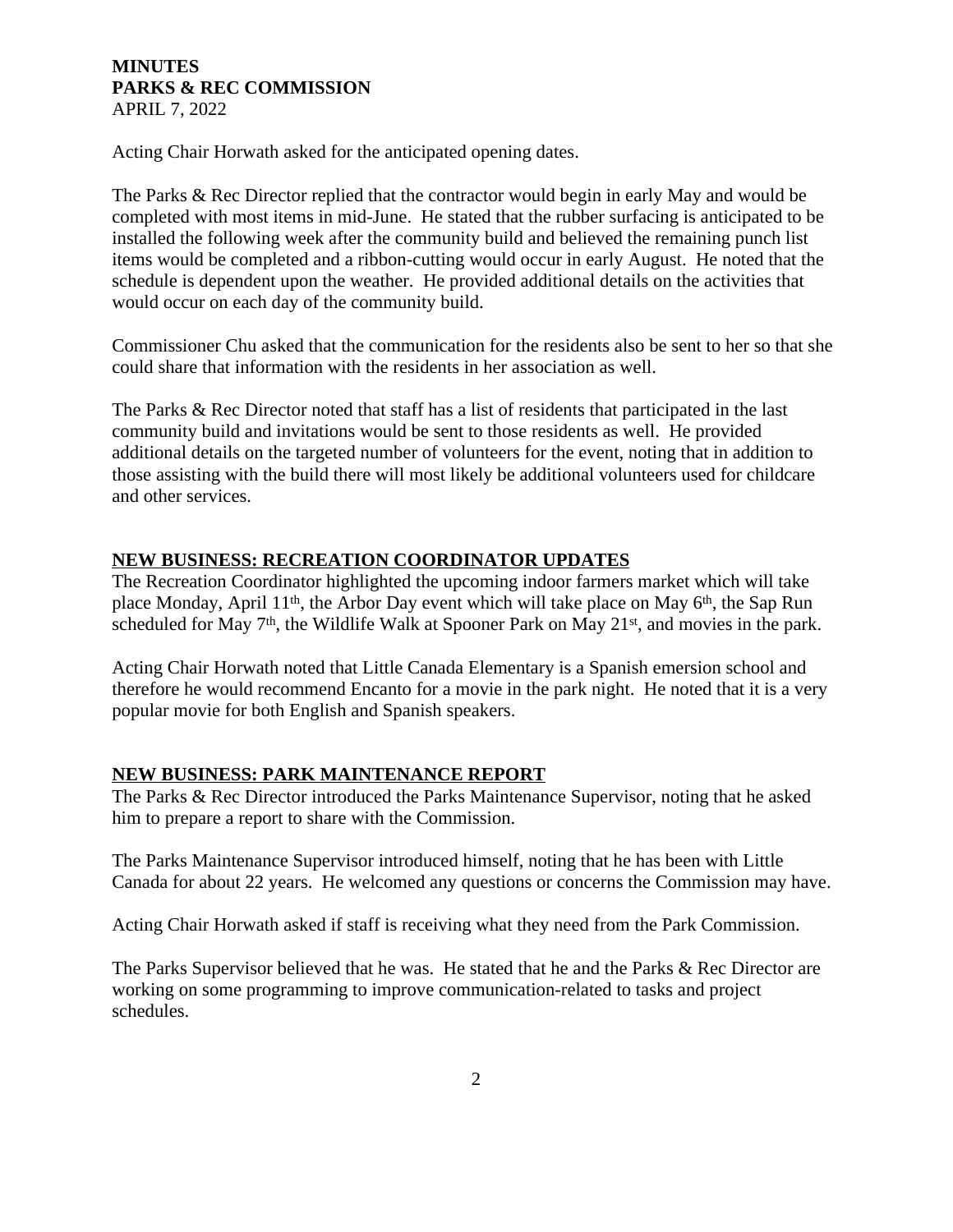## Commissioner Hipp thanked the parks staff for assisting in creating the snowshoe trails this year, which she enjoyed. She also thanked staff for the clearing of the trails. She asked if it is known who owns the fence between Pioneer Park and the apartments, as it has been damaged.

The Parks Supervisor commented that the apartment building owns that fence and stated that he has alerted the apartment building that the fence needs repair.

Commissioner Schletty asked what is left to be completed in the Spooner shelter. He commented that it looks very nice.

The Parks Supervisor commented that some punch list items are remaining including the establishment of turf. He stated that they may hold off on allowing rentals until those things can be done.

The Parks & Rec Director commented that the City is hiring summer seasonal staff, noting that ideally, they would like to add three people.

The Parks Supervisor commented that they prefer people 18 and over, but on occasion hired 16 and over, but noted that brings additional regulations. He stated that rink number two will most likely require financial help as the boards are reaching their life expectancy.

Acting Chair Horwath commented that the trails have been well maintained throughout this year and thanked the City staff.

The Parks Supervisor recognized his staff that assists in maintenance activities.

Acting Chair Horwath referenced a specific trail section that has gaping cracks in the trail and will need repair.

The Parks Supervisor noted that the condition will likely get worse during the spring thaw. He noted that staff did walk that entire trail, took notes of the needed repairs, and developed a repair schedule.

Commissioner Hipp referenced the entrance to Gervais Mill Park and asked who is in charge of the landscaping.

The Parks Supervisor commented that he handles the maintenance.

The Parks & Rec Director commented that the Historical Society volunteered many years ago and believed that some of those previous members may have been continuing to assist with landscaping. He noted that the City is still finetuning its grant application to improve that area.

Commissioner Chu thanked the parks maintenance staff for all of their work to make the parks a great amenity.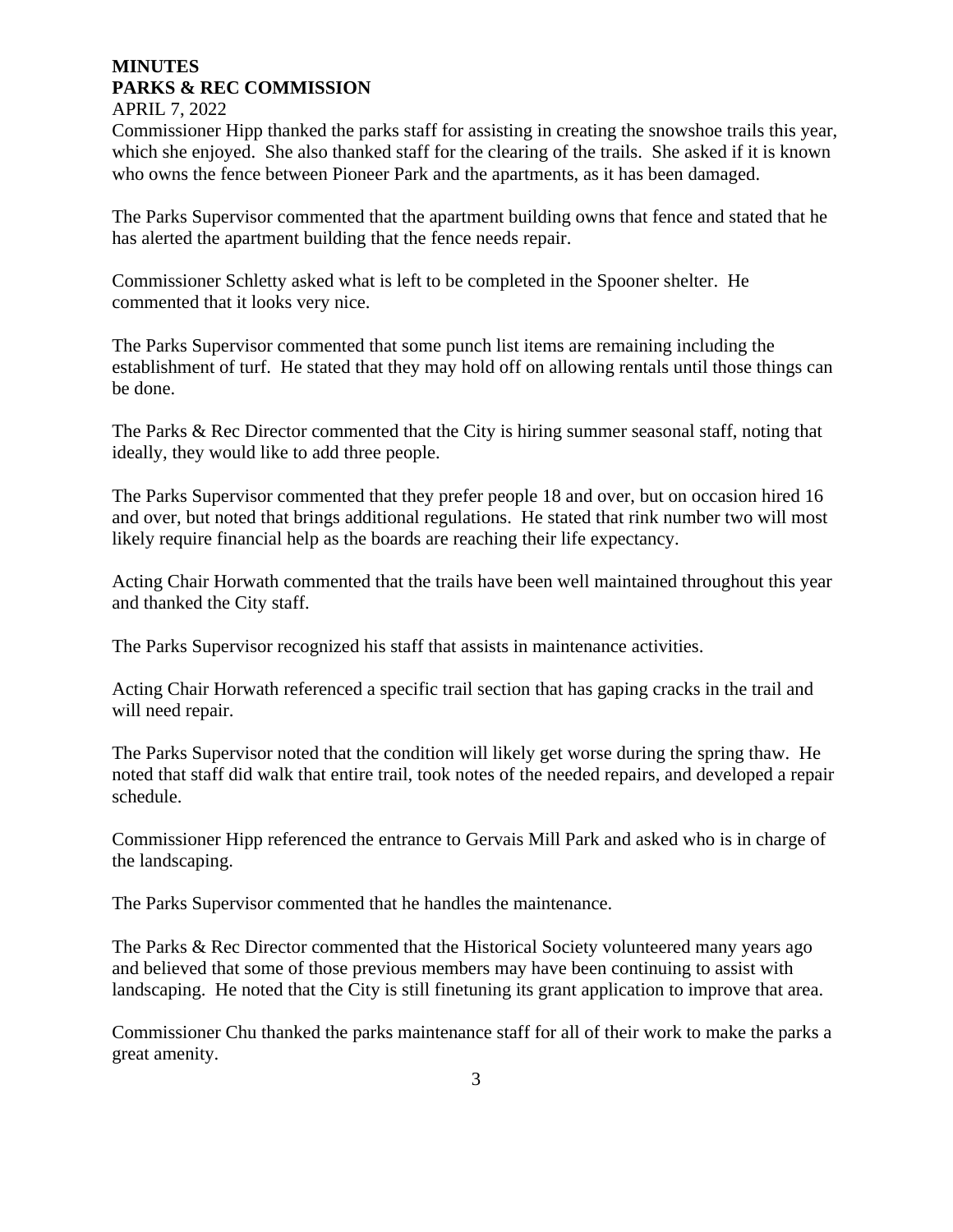Acting Chair Horwath stated that he has seen the Parks Supervisor out working in the field as well.

### **REPORTS FROM COMMISSIONERS**

Commissioner Schletty stated that he has not visited Thunder Bay since the last meeting and noted that the parks he has visited look great.

Commissioner Chu commented that recent walks that she has taken in the parks and the wonderful condition.

Commissioner Schletty asked for information on a pole that was done at Spooner.

The Park & Rec Director replied that a strong wind brought a light pole down this winter.

The Parks Supervisor noted that he was made aware of the pole coming down immediately and his staff addressed the issue. He confirmed that there is still work to be done and advised that it would be completed before Canadian Days.

Commissioner Hipp commented that she is excited about the upcoming trail connections.

Commissioner Abruzzese stated that she has not visited Pioneer Park yet. She stated that she has visited Nadeau Park, and everything is in good condition, although damp during the spring. She stated that it would be nice to receive an update on ongoing projects.

## **UPDATES**

The Parks & Rec Director provided updates on the May park tour, bike racks, and Thunder Bay/Westwinds linear trail.

Acting Chair Horwath commented that he is excited about the trail connections planned and commended staff and everyone that has been involved in that process. He stated that the next step would be to determine how pedestrians could cross from Pioneer Park across the freeway.

The Parks & Rec Director commented that the City is once again working with RCP students who will compile information on pedestrians, cyclists, and public transportation.

The Parks & Rec Director advised that the City submitted a grant application for Pioneer Park. He noted that park entrance signage that had been paused due to supply chain issues is now moving forward and that the sign order has been placed.

### **There being no further business, the meeting was adjourned at 7:24 p.m.**